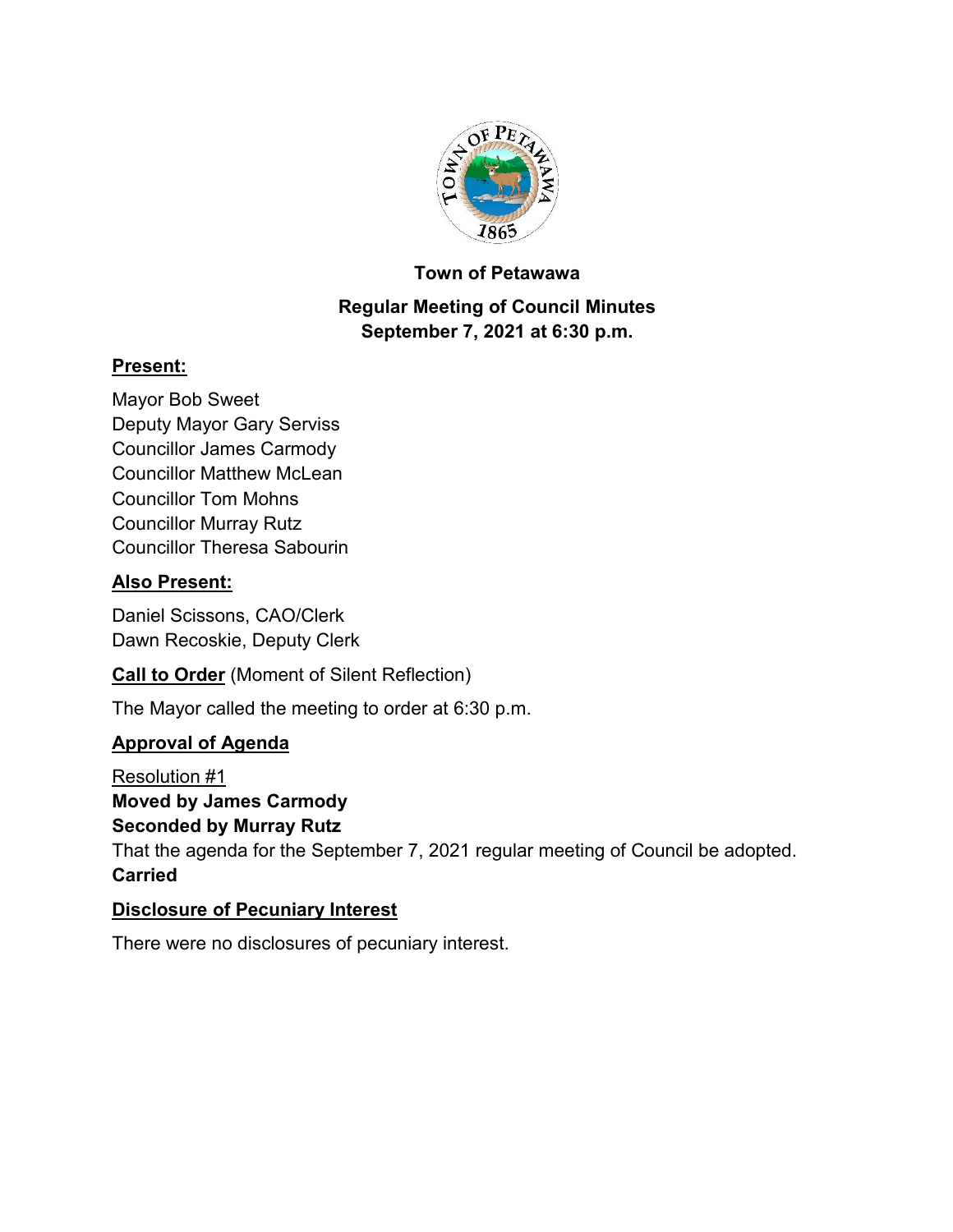## **Approval of Minutes**

1. Special Council Meeting (August 26, 2021)

Resolution #2

**Moved by Theresa Sabourin**

# **Seconded by Tom Mohns**

That the minutes of the special meeting of Council held August 26, 2021 be approved as printed and circulated.

**Carried**

## **Presentations**

There were no presentations.

# **By-laws**

1. By-law 1432/21 – being a by-law to appoint a Clerk and Deputy Clerk for the Town of Petawawa

Resolution #3

**Moved by Gary Serviss**

# **Seconded by Murray Rutz**

That By-law 1432/21, being a by-law to appoint a Clerk and Deputy Clerk for the Town of Petawawa, be read a first and second time.

## **Carried**

Resolution #4 **Moved by Tom Mohns Seconded by James Carmody** That By-law 1432/21 be read a third time and passed. **Carried**

# **Correspondence**

There were no items of correspondence.

# **Minutes**

1. Petawawa Accessibility Advisory Committee (July 12, 2021)

Councillor Theresa Sabourin provided an overview of the recent activities of the Petawawa Accessibility Advisory Committee.

Resolution #5

**Moved by Theresa Sabourin Seconded by James Carmody**

That the minutes of the Petawawa Accessibility Advisory Committee meeting held on July 12, 2021 be adopted as information.

# **Carried**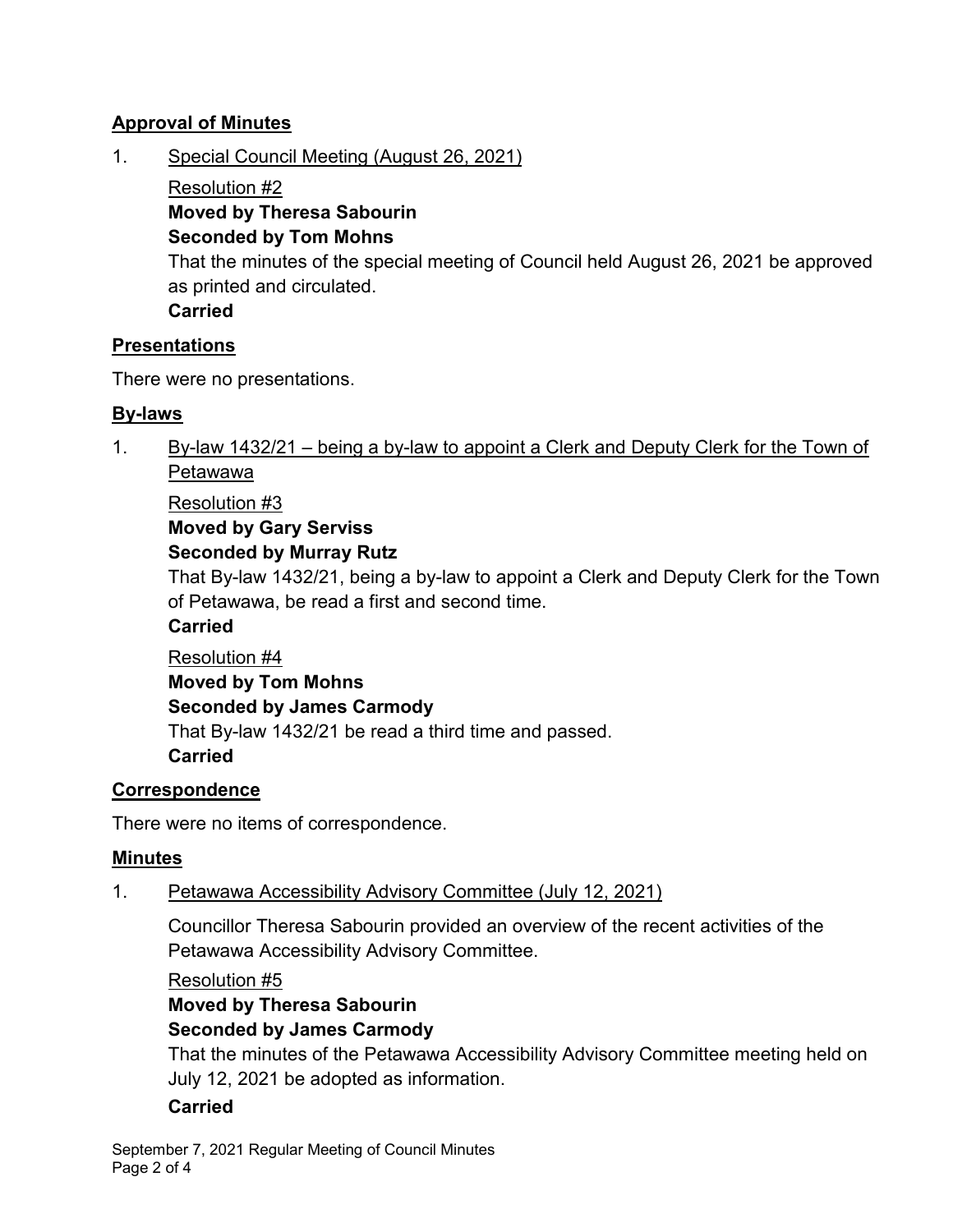## **Staff Reports**

### 1. ADMIN-17-2021 – Award Tender # ADMIN-01-2021, Janitorial Services

Dawn Recoskie, Deputy Clerk, provided an overview of the report.

Resolution #6 **Moved by James Carmody Seconded by Matthew McLean**

That Council awards Tender # ADMIN-01-2021, Janitorial Services for a three-year term, to Bob Hackett in the amount of \$113,901.33 plus HST. **Carried**

Daniel Scissons, CAO/Clerk, reported pursuant to the Government of Canada declaration, and Human Resources Corporate Policies and Procedures E-02 and E-03, Statutory and Paid Holidays, the *National Day for Truth and Reconciliation* on September 30th will be recognized as a paid holiday for municipal staff.

#### **Councillor Reports**

Deputy Mayor Gary Serviss reported he attended a recent meeting of the Petawawa Public Library Board. Deputy Mayor Serviss also attended the grand openings for Prairie and Luna Cannabis Co. and End of the Leash Pet Boutique.

Councillor Tom Mohns – nothing to report.

Councillor Theresa Sabourin reported she also attended the recent grand openings for Prairie and Luna Cannabis Co. and End of the Leash Pet Boutique. Councillor Sabourin encouraged members of Council and residents to read the final report of the Truth and Reconciliation Commission of Canada and its 94 Calls to Action.

Councillor Murray Rutz reported Festival Hall plans to reopen in October and residents can view the list of upcoming entertainment online at [www.festhall.ca.](http://www.festhall.ca/) Councillor Rutz also encouraged residents to buy local.

Councillor James Carmody reported he attended a recent meeting of the Petawawa Public Library Board, and the tender opening for the janitorial services contract on August 24, 2021.

Councillor Matthew McLean reported he attended the Community Improvement Plan virtual workshop on August 31, 2021.

Mayor Bob Sweet reported he has attended several meetings at the County of Renfrew including the Algonquin Trail Advisory Committee, K & P Recreational Management Advisory Committee, Ontario Winter Games organizing committee, and County Council among others. Mayor Sweet reported he attended the following special events: Dog House Brewing Company grand opening, Doggy Paddle fundraiser for the Ontario SPCA Renfrew County Animal Centre, Prairie and Luna Cannabis Co. grand opening, End of the Leash Pet Boutique grand opening, and the Community Improvement Plan virtual workshop.